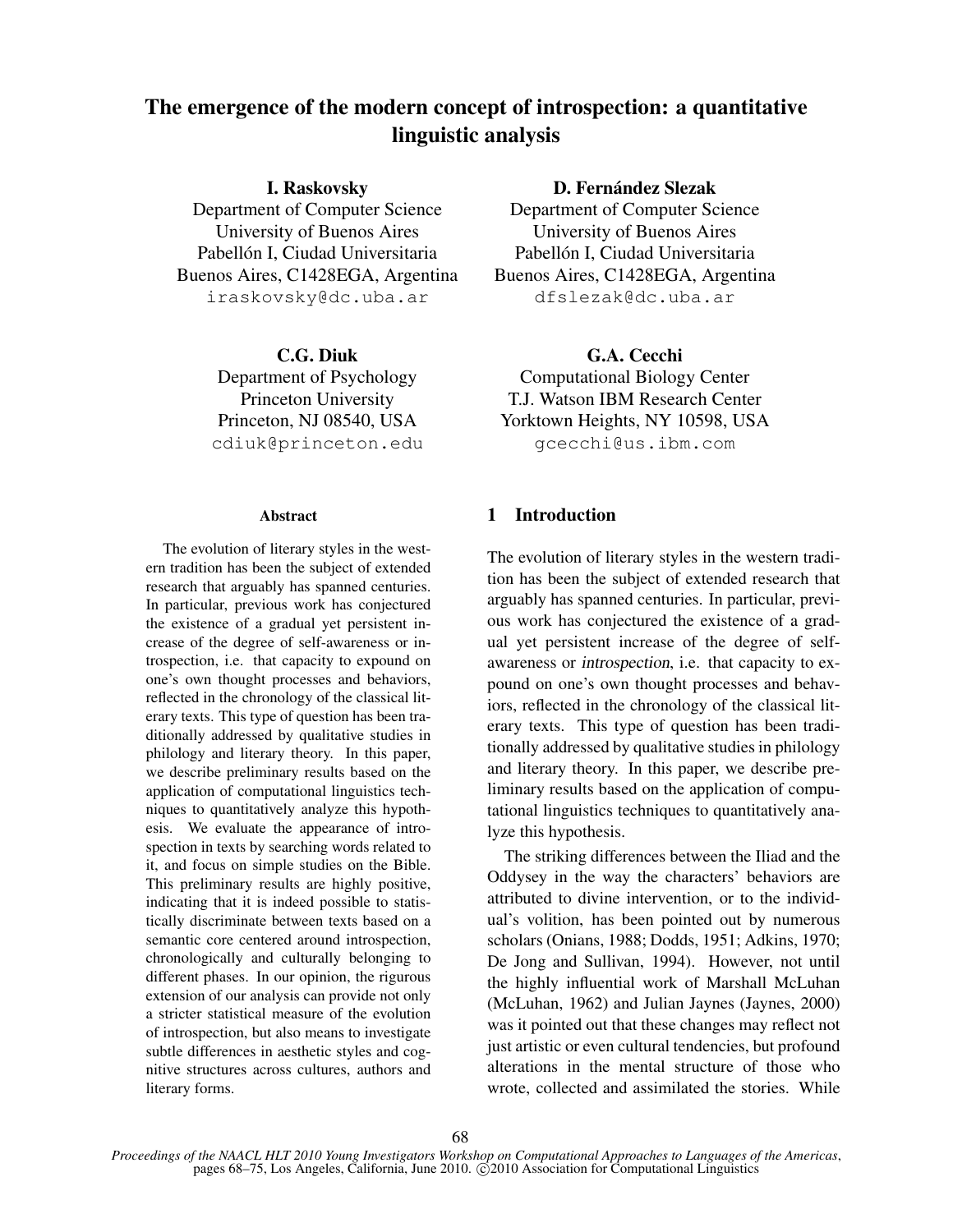McLuhan argued for a materialistic effect of the type of medium (the linearity of written language, the holistic nature of the moving image) on the organization of thoughts (linear or integrative, respectively), Jaynes proposed a more radical hypothesis: a relatively abrupt transition from a "bicameral mind", where one hemisphere produced godlike commands that the other followed blindly, to the modern mind with its ability of self-awareness. Moreover, Jaynes boldly suggested that this transition may have been accompanied by a physical process that altered the relationship between the hemispheres, and changed culture permanently. Since its publication, The origins of consciousness in the breakdown of the bicameral mind has been highly influential inside and outside scientific quarters, as well as a source of continuing controversy (Cavanna et al., 2007).

Whether brought about by nature or nurture, however, Jaynes presents compelling arguments about the effects of this transition, including stylistic changes throughout the other foundational text of the western world, the Bible. Simply put, a less radical version of Jaynes' hypothesis would state that, within the judeo-greco-christian cultural tradition, there exists an "arrow of time" pointing to increasing introspection. The question we set out to answer in the present manuscript is to what extent it is possible to analyze, quantitatively, this hypothesis.

The widespread availability of classic and modern literary texts has paved the road to a wide variety of linguistic studies. Matters of literary style and structure are necessarily more controversial, although the recent work of F. Moretti (Moretti, 2005) has shown that it is indeed possible to quantify the subtle variations in the structure of the novel over temporal periodizations and geographical locations. In any event, given that our intention is to complete a preliminary study of feasibility, we focus here on capturing the textual traces of words or lexical structures that can be reasonably argued to reflect introspective thinking on the part of the characters, using techniques from machine learning and computational linguistics.

### 2 Materials and methods

We downloaded selected texts representative of different ages in literature from the MIT classic texts archive (Daniel C. Stevenson, 2010), based on references in Jaynes' book (Jaynes, 2000). The selected texts are: the Iliad and the Odyssey (approx. 1200 BC to 900 BC), The Bible (approx. 1400 BC to AD 200), Lucretius' On the Nature of Things (99 BC - 55 BC), St. Augustine's Confessions (AD 397 - AD 398), Shakespear's The Merchant of Venice (AD 1596 - AD 1598), Hamlet (approx. AD 1600), Macbeth (AD 1603 - AD 1607) and Othello (AD 1603), Cervantes' Quixote (AD 1605 - AD 1615), Jean Austen's Mansfield Park (AD 1814), Emma (AD 1815) and Persuasion (AD 1816) and Proust's Time Regained (AD 1927).

On this preliminary study, we focused on extremely simple techniques to test our hypothesis. We have implemented a series of basic routines to analyze the frequency of certain words related to introspection, selected by hand. We used very simple regular expressions to search over the text: think+, thought, myself, mind+, feel+ and felt. The search was conducted on 10,000 words windows starting from the beginning of the text moving towards the end in 2,000-words steps. Also, the appearance of references to God in the Bible was measured. In this case, we looked for: lord, god and almighty; all searches done case insensitive. In order to control for the possible increase of these selected words as a trivial consequence of an increase in the overall linguistic richness or expressiveness of the text, we also computed the total number of distinct words for each step.

As an alternative approach, we applied a datadriven method to extract the semantic structure of texts, namely topic modeling (Blei, 2009). We utilized the implementation of the mallet package (Mc-Callum, 2002), an off-the-shelf tool, generating 100 topics through 10,000 Gibbs sampling rounds. The topics were then manually inspected for their semantic relevance to the issue at hand, i.e. introspection.

#### 3 Results

The preliminary results are highly positive, indicating that it is indeed possible to statistically discriminate between texts based on a semantic core cen-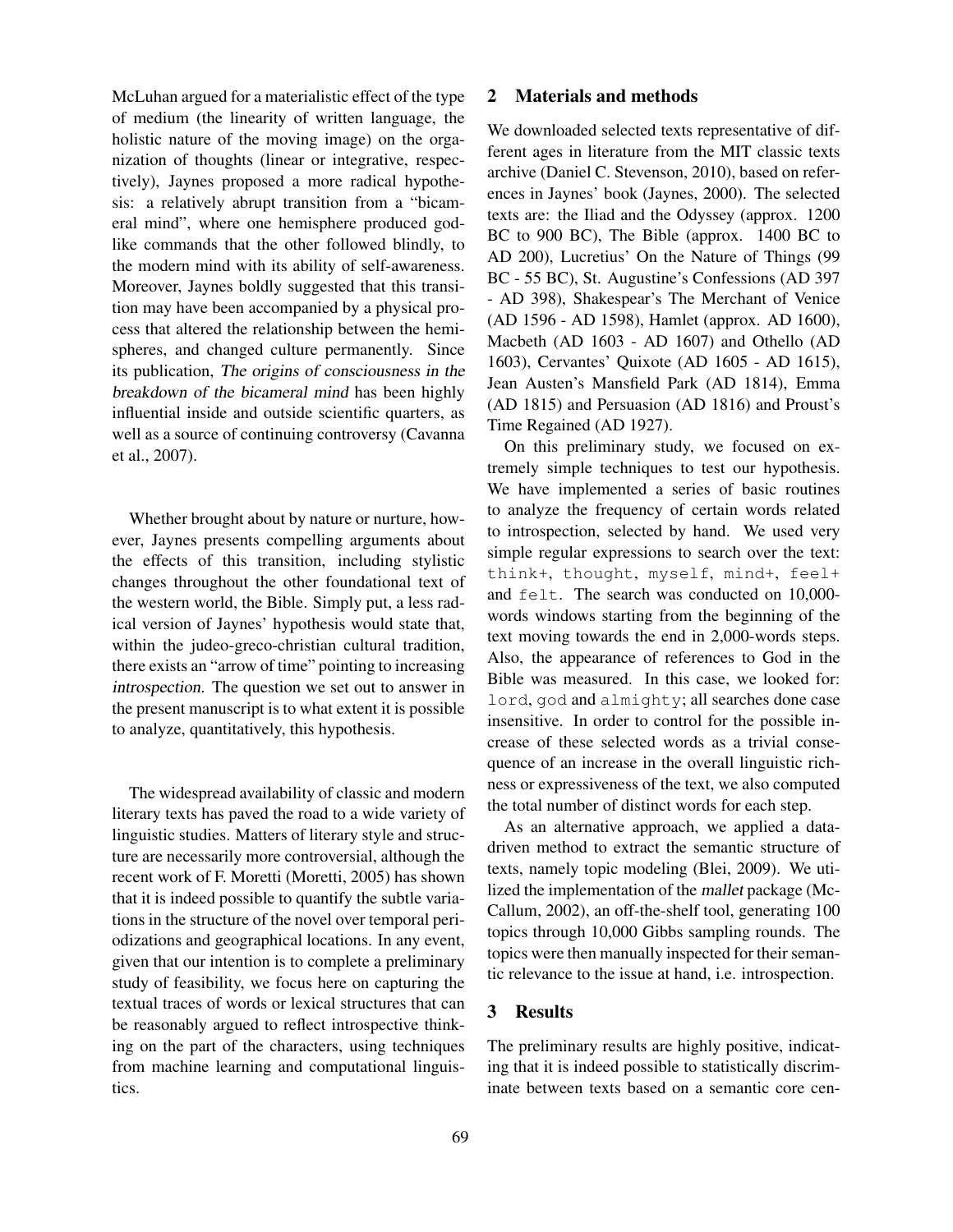

Figure 1: Frequency of words related to introspection versus the amount of different words. Each text is identified by a unique color; each point represents a 10,000-words window.

tered around introspection, chronologically and culturally belonging to different phases. In figure 1 we show the frequency of words related to introspection versus the amount of different words, for all the texts we chose. Each author is identified by a unique color; each text is identified by an unique symbol; each point represents a 10,000-words window. The frequency is calculated as count over the number of different words in the 10K windows. To summarize this information and provide statistical value to our analysis, we present in figure 2 the mean and standard deviation for each of the selected texts.

We clearly observe how different texts are disjoint in the graph, both in amount of different words used in each window, as well as the frequency of introspection. This is the case for the Iliad and the Odyssey, confirming that our preliminary measure captures the semantic differences between both pieces. We also observe a trend between some of the sections of the Bible (we will return to this below), to the Homeric texts, Lucretius, Cervantes and Austen, roughly following a chronological order. St. Augustine's Confessions is an exception of this trend, as it shows a higher frequency than Cervantes. However, given that Confessions is considered the first auto-biography work in the Western tradition, the high value of our introspection measure is to some extent a validation of its pertinence. A more noticeable exception is Shakespear's oeuvre, that seems to consist of very differentiated clusters for each piece. Taken together, however, the ensemble average of his work seems to fall in line with the global temporal order. It is beyond the scope of our manuscript to discuss the nuances of the work of The Bard, but our analytic approach may provide new tools to the ongoing Shakespearean scholarship. Finally, our analysis seems to really break down for Proust, as one intuitively would expect a much higher measure of introspection, even more so considering that he displays significant richness in terms of the number of distinct words in the text. This failure is clearly an indication of the limitations of our current approach, which as it stands may only not be applicable to modern or contemporary literature.

The Bible is of particular interest for this work, as it was written in parts along a wide time interval (taking into account the Old and New Testaments). It enables us to analyze the "arrow of time" of introspection within a relatively coherent framework, even though a vast and in most cases unknown host of writers and compilers gave this text its present shape, and the relationship between textual linearity and chronological order is certainly not simple. Be it as it may, for our purposes we only require that this relationship be monotonic in a statistical sense, which we assume to be the case for the Bible. In figure 3 we show the frequency of introspection along different *periods* of the Bible. The text was divided into 6 pieces of the same length; purposefully, no semantic division was performed. Introspection increases towards the more modern sections of the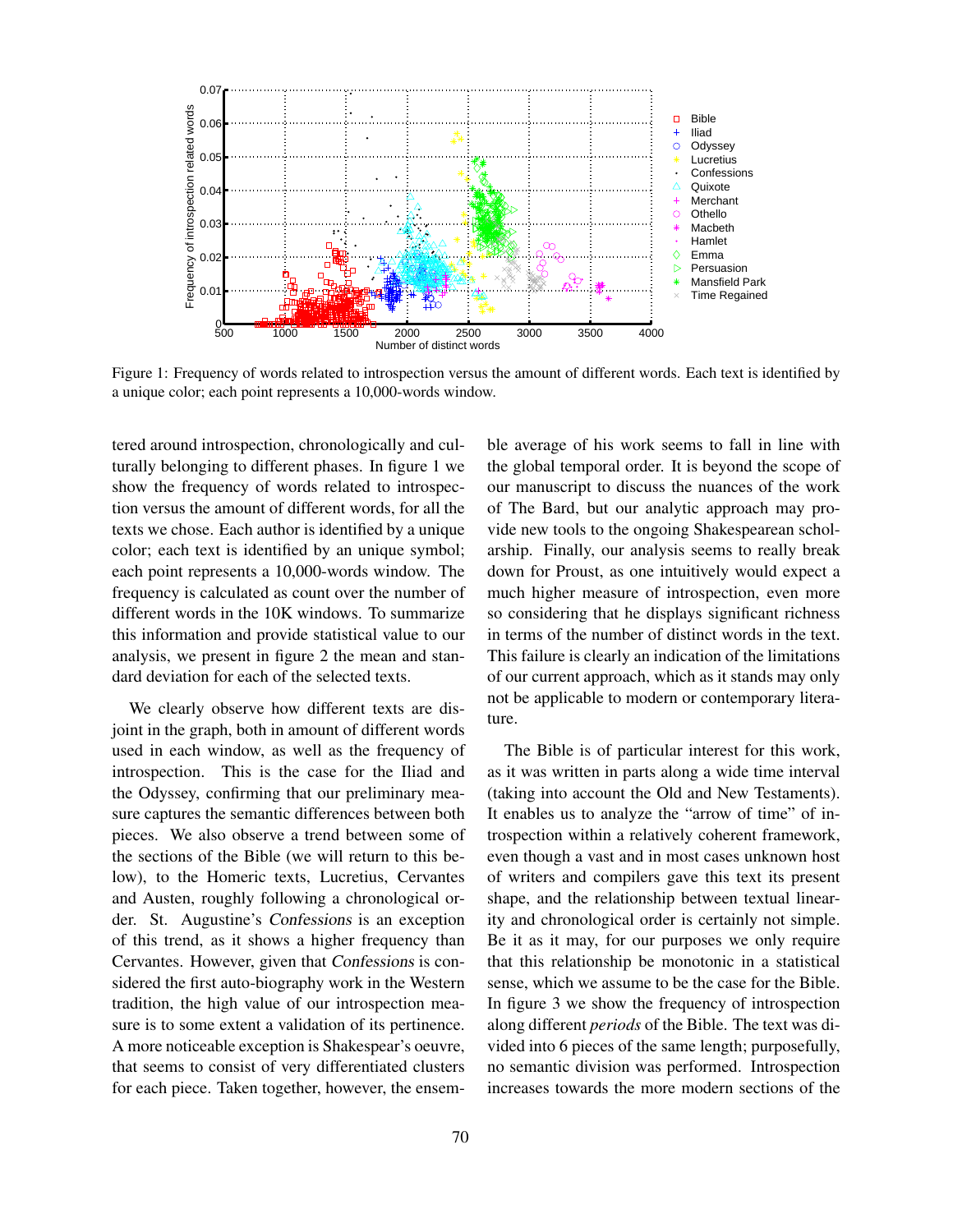

Figure 2: Frequency of words related to introspection versus the amount of different words. Each text is identified by a unique color. Error bars shows the standard deviation in both axis.

text, confirming our initial hypothesis. Note that the lexical richness (number of distinct words) of the last period, that includes the New Testament, seems to be part of the same plateau as the 3rd, 4th and 5th. Another interesting aspect is how introspection and citations to God evolve along the lexical, pseudochronological order the the Bible's test. Figure 4 shows the appearance of introspection and mentions to God over 10,000-words windows. We observe a significant increase in introspection as the lexical order moves ahead, while at the same time the references to God show a weaker, yet clearly discernible trend to diminish. This is precisely the analytic counterpart of the phenomenology on which Jaynes based his hypothesis.

Another avenue of research involves developing and applying more sophisticated tools of textual analysis, in order to capture the presence of relevant passages of introspection using data-driven approaches. In particular, we have done a preliminary study using Topic Modeling (Blei, 2009), a technique that uses probabilistic models to uncover the underlying semantic structure of a text or a collection of documents. In topic modeling, a *topic* is a collection of keywords that are automatically extracted as highly descriptive of a document. As described in the Methods section, we utilized the mallet package implementation, choosing 100 topics to be uncovered. This package produces approximate inference and therefore different runs may yield different results. In each run, we observed a handful of topics (between 3 and 6, approximately) that contained words related to introspection, such as the mind, think and feel roots. The following topic, selected as a representative from one of the mallet runs, was identified based only on the presence of mind, although some of the other words may also be relevant for the purpose of revealing introspective activity (soul and desire):

| soul     | love      | yea       | desire    |
|----------|-----------|-----------|-----------|
| mind     | hate      | sought    | loveth    |
| measure  | fair      | pleasant  | nay       |
| keepeth  | hungry    | satisfied | excellent |
| occasion | rejoicing | desired   |           |

Figure 5 presents the frequency with which this topic of interest is considered the main topic by mallet, as a running average for every 100 lines of the Bible. A simple linear regression shows that this topic becomes more frequent towards the end of the text, and mirrors the results obtained with the more hand-crafted approach. This result, while preliminary (there is a good number of parameters to explore in setting up topic modeling), is highly promising, as topic modeling provides a link with the vast literature of statistical semantic analysis.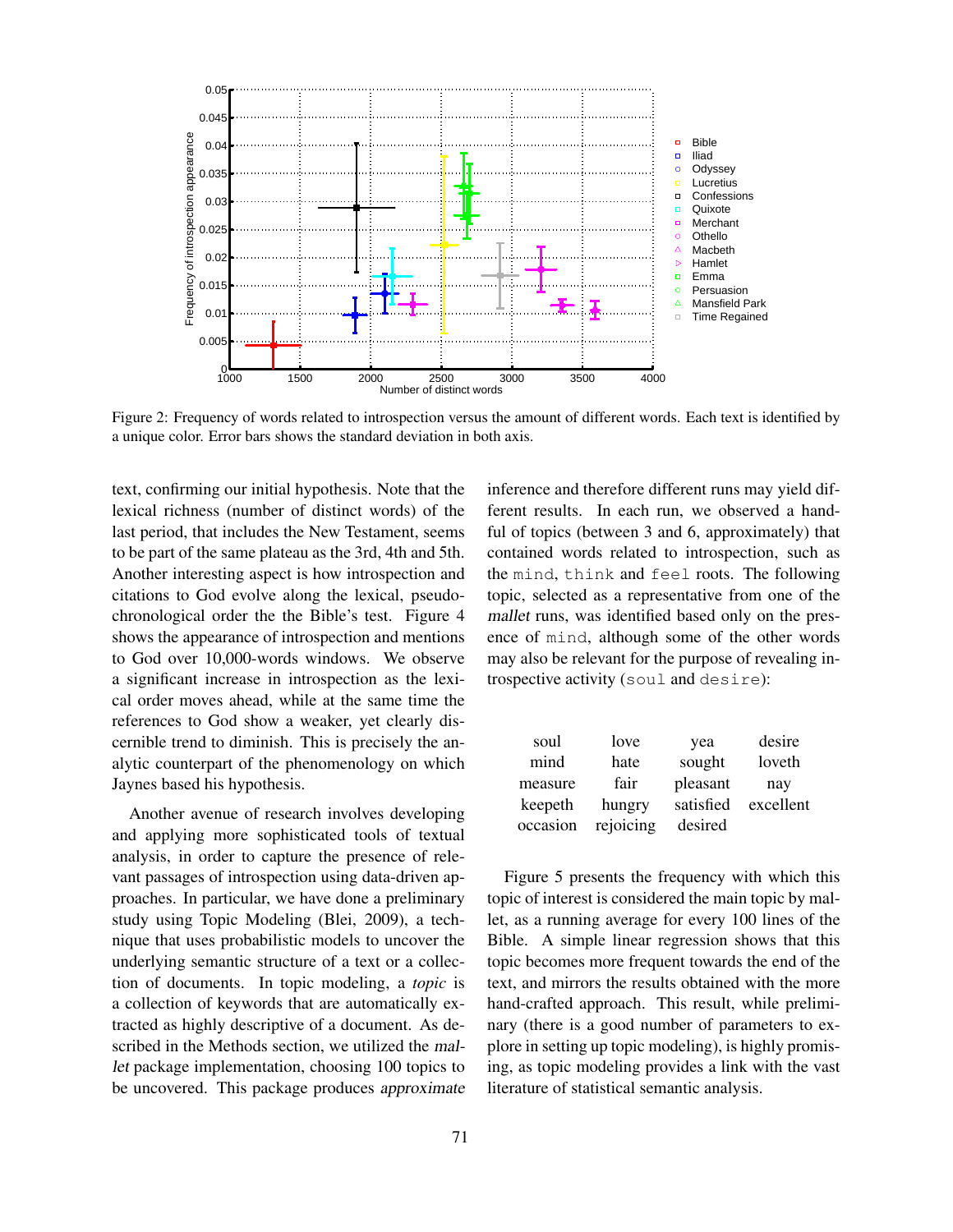

Figure 3: Frequency of words related to introspection versus the amount of different words in the Bible, divided in 6 pieces of the same length.

#### 4 Conclusions

Previous work in the evolution of literary styles in the Western tradition has conjectured the existence of a gradual yet persistent increase of the degree of introspection. In particular, the ideas of Marshall McLuhan and Julian Jaynes suggest the hypothesis that these changes reflect profound and permanent alterations in the cognitive structures of the culture. We set out to investigate to what extent it is possible to analyze, quantitatively, this hypothesis. We focused on Homeric and Biblical texts, given their cultural preeminence, and utilized relatively simple analytic techniques to measure the degree of introspection along the texts, assuming they reflect, however imperfectly, a certain chronological order.

The result of measuring word frequencies is highly positive, indicating that it is indeed possible to statistically discriminate between texts based on a semantic core centered around introspection, chronologically and culturally belonging to different phases. However, our analysis seems to really break down for Proust, as one intuitively would expect a much higher measure of introspection. This failure is clearly an indication of the limitations of our current approach, which as it stands may only not be applicable to modern or contemporary literature.

Our analysis on the Bible is of particular interest. It enables us to analyze the "arrow of time" of introspection within a relatively coherent framework, and the relationship between textual linearity and chronological order is certainly not simple. Another interesting aspect is how introspection and citations to God evolve along the test, with a significant increase in introspection as the lexical order moves ahead, while references to God show a weaker, yet clearly discernible trend to diminish.

As an alternative approach, in order to capture the presence of relevant passages of introspection using a data-driven method, we applied topic modeling. We observed a handful of topics that contained words related to introspection. The analysis of the Bible under this technique mirrors the results obtained with the more hand-crafted approach.

While the analysis presented can only be considered an initial step towards a systematic characterization of the textual correlate of the concept of introspection, the simplicity of our methods and the clarity of the results support our initial hypothesis, and validate our approach. In our opinion, the rigorous extension of our analysis can provide not only a stricter statistical measure of the evolution of introspection, but also a means to investigate subtle differences in aesthetic styles and cognitive structures across cultures, authors and literary forms (i.e. the novel, cf. (Moretti, 2005)).

## 5 Outlook

Given the necessarily broad, integrative nature of any approach to introspection, there is a number of different alternatives we are currently exploring to expand our analysis, with an emphasis on inter-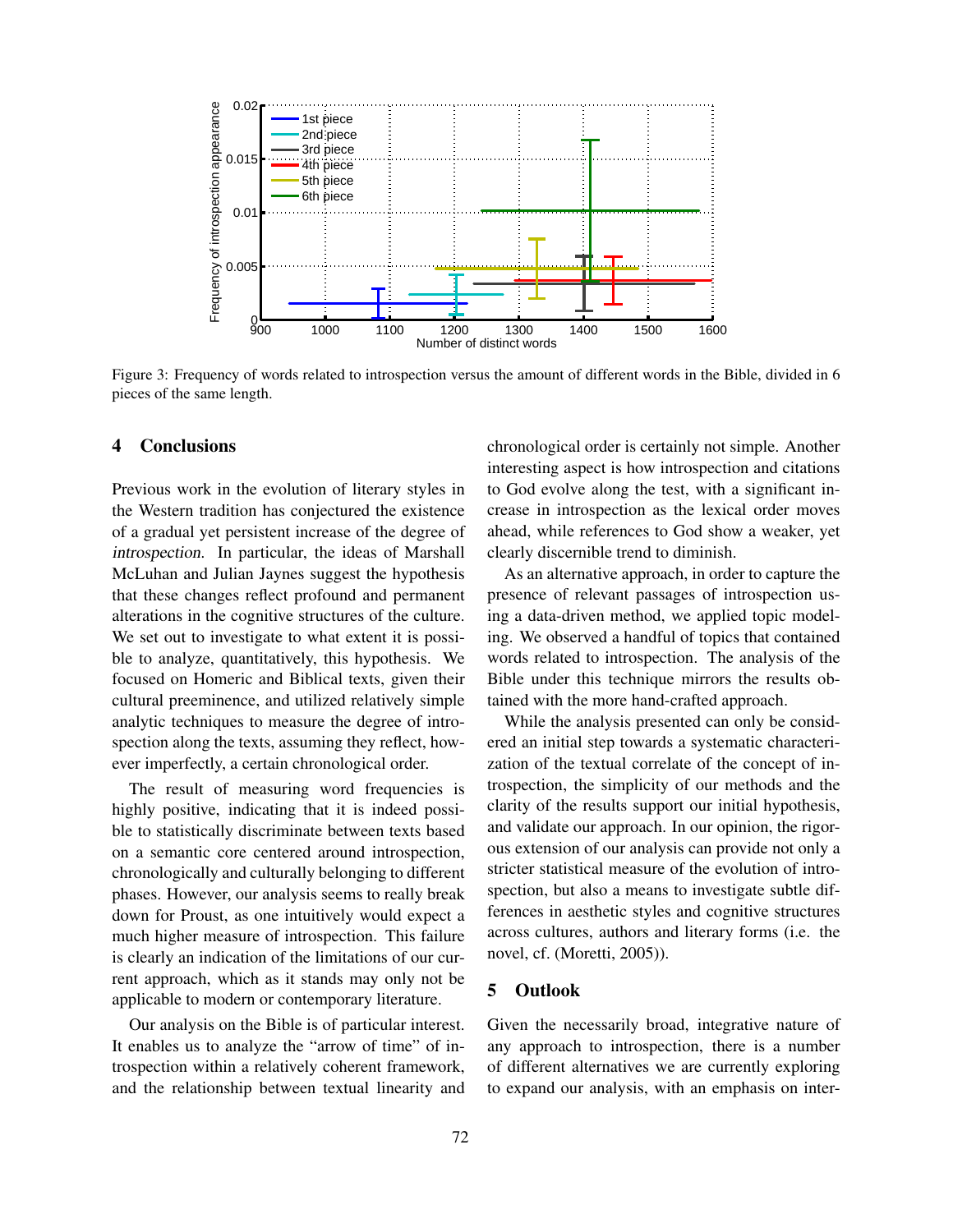

Figure 4: Frequency of words related to introspection and God versus the 10,000-words window number.

disciplinary perspectives.

A first step is systematizing the routines for filtering, processing and analysis of the texts. We will incorporate more terms related to introspection captured in the structure of Wordnet, and eventually also incorporate as part of the analysis elements of the graphical structure that underlies this database (Sigman and Cecchi, 2002). Some interesting developments in this area are the measures of semantic similarity between concepts (Budanitsky and Hirst, 2006; Pedersen et al., 2004; Patwardhan et al., 2003). This measure may result useful for classifying the different topics acquired using topic modeling, taking into account the *similarity* of the words related to introspection, as an extension to the semantic relationships established by Wordnet and the various dictionaries and thesaurii currently available as databases.

We will also incorporate the notion of concept drift to our topic modeling, expecting it to account for the temporal evolution of the use of introspection. A promising proposal for this purpose is that of Dynamic Topic Modeling. We are particularly interested in approaches that require minimal a priori intervention; we expect that a dynamic model with an unconstrained number of topics, as opposed to

the fixed number of topics proposed in the original paper (Blei and Lafferty, 2006), may lead more naturally to the identification of potential transitions along the text. This approach is not straightforward to implement, and may require the development of an appropriate statistical model.

Another step will be a more careful and principled selection and categorization of our text corpus. While the techniques at hand enable the analysis of massive amounts of data, we will select our texts based on their cultural and historical relevance in a more systematic way. Comparing different cultures and ages results in an interesting challenge. We are specifically interested in the replication of the results presented here in the case of the aboriginal American cultures. The concept of introspection appears in many classic American texts such as the Popol Vuh and the Chilam Balam; however, their compilation by European scholars and translation to different languages may not keep the essence of the original texts. A robust systematization of our technique will allow us to analyze texts in different languages easily. We look forward to compare the measures of introspection between texts in their native languages in contrast with its appearance in their translations. Moreover, this may help with the conservation of se-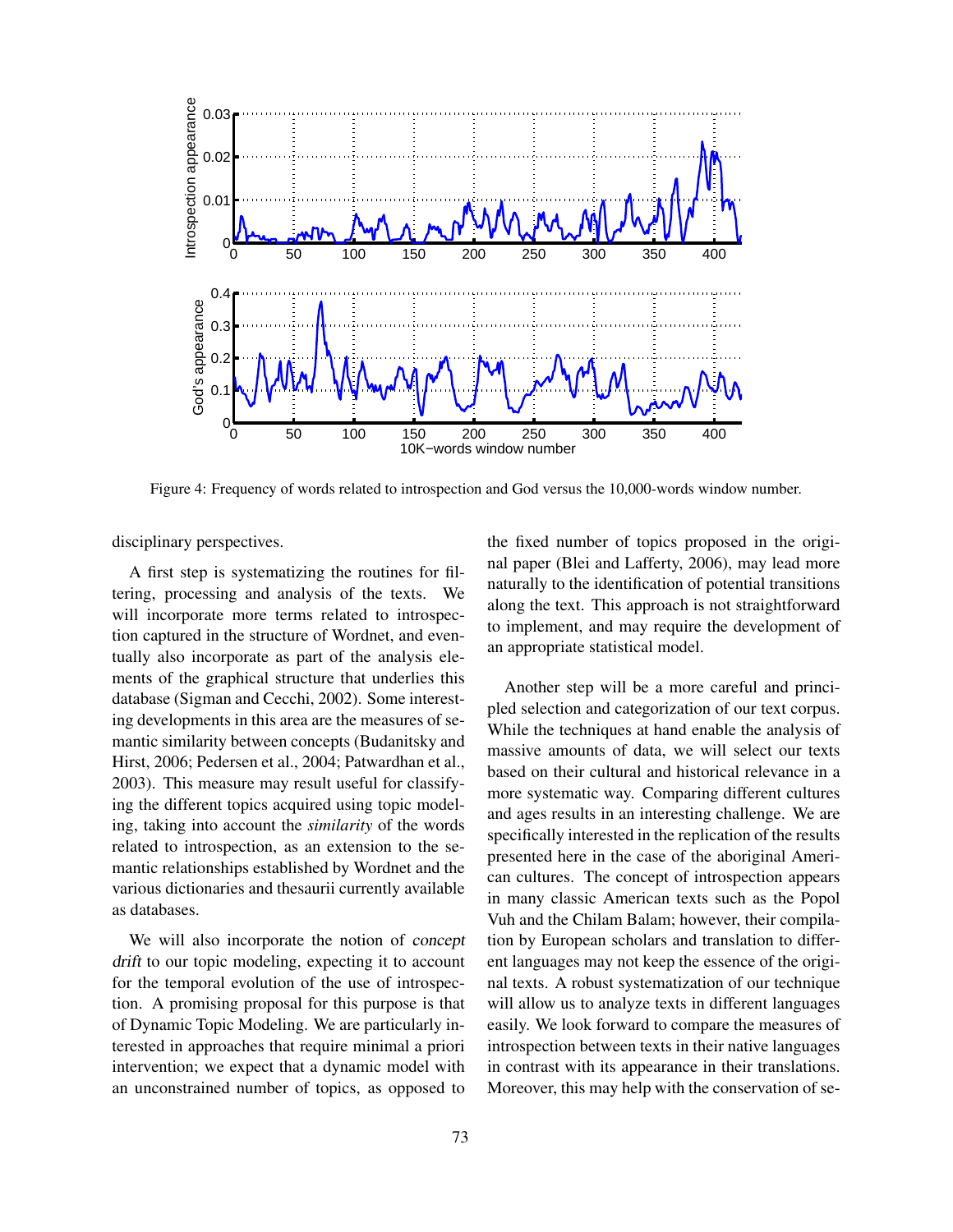

Figure 5: Frequency of Introspection topic as the main topic for each section of the Bible, as a running average every 100 lines.

lected concepts along translations of texts. This line of research will require the interaction with experts in early American philology.

Finally, it is important to note that the analytical techniques proposed here, namely the quantification of psychological concepts embedded in the text, can be used as tools for pedagogical and psychiatric evaluation (Lombardo et al., 2007). This will require a consorted effort with psychologists and psychiatrists to collect and organize personal narrations by patients, as well as the compilation of texts already available in the literature, in particular by people suffering from schizophrenia and depression.

In summary, we believe the results presented here will provide a rich source of multi-disciplinary follow-up and derived lines of research around statistical measurements of psychological features in text, within and beyond the concept of introspection.

#### References

- Adkins, A. (1970). *From the many to the one: a study of personality and views of human nature in the context of ancient Greek society, values and beliefs*. Constable & Company Limited.
- Blei, D. (2009). *Text Mining: Theory and Applications (A. Srivastava and M. Sahami editors)*, chapter Topic Models. Taylor and Francis.
- Blei, D. and Lafferty, J. (2006). Dynamic topic models. In *ICML '06: Proceedings of the 23rd international conference on Machine learning*, pages 113–120, New York, NY, USA. ACM.
- Budanitsky, A. and Hirst, G. (2006). Evaluating wordnetbased measures of lexical semantic relatedness. *Computational Linguistics*, 32(1):13–47.
- Cavanna, A., Trimble, M., Cinti, F., and Monaco, F. (2007). The "bicameral mind" 30 years on: a critical reappraisal of Julian Jaynes hypothesis. *Functional Neurology*, 22(1):11–15.
- Daniel C. Stevenson, W. A. (last accessed: Feb. 27th, 2010). Mit classics. http://classics.mit. edu/.
- De Jong, I. and Sullivan, J. (1994). *Modern critical theory and classical literature*. Brill Academic Pub.
- Dodds, E. (1951). *The Greeks and the Irrational*. Berkeley: Univ. of California Press.
- Jaynes, J. (2000). *The origin of consciousness in the breakdown of the bicameral mind*. Mariner Books.
- Lombardo, M., Barnes, J., Wheelwright, S., and Baron-Cohen, S. (2007). Self-Referential Cognition and Empathy in Autism. *PLoS ONE*, 2(9):e883.
- McCallum, A. (2002). Mallet: A machine learning for language toolkit. http://mallet.cs.umass.edu.
- McLuhan, M. (1962). *The Gutenberg galaxy: The making of typographic man*. Routledge & Kegan Paul.
- Moretti, F. (2005). *Graphs, Maps, Trees: Abstract models for a literary history*. Verso Books.